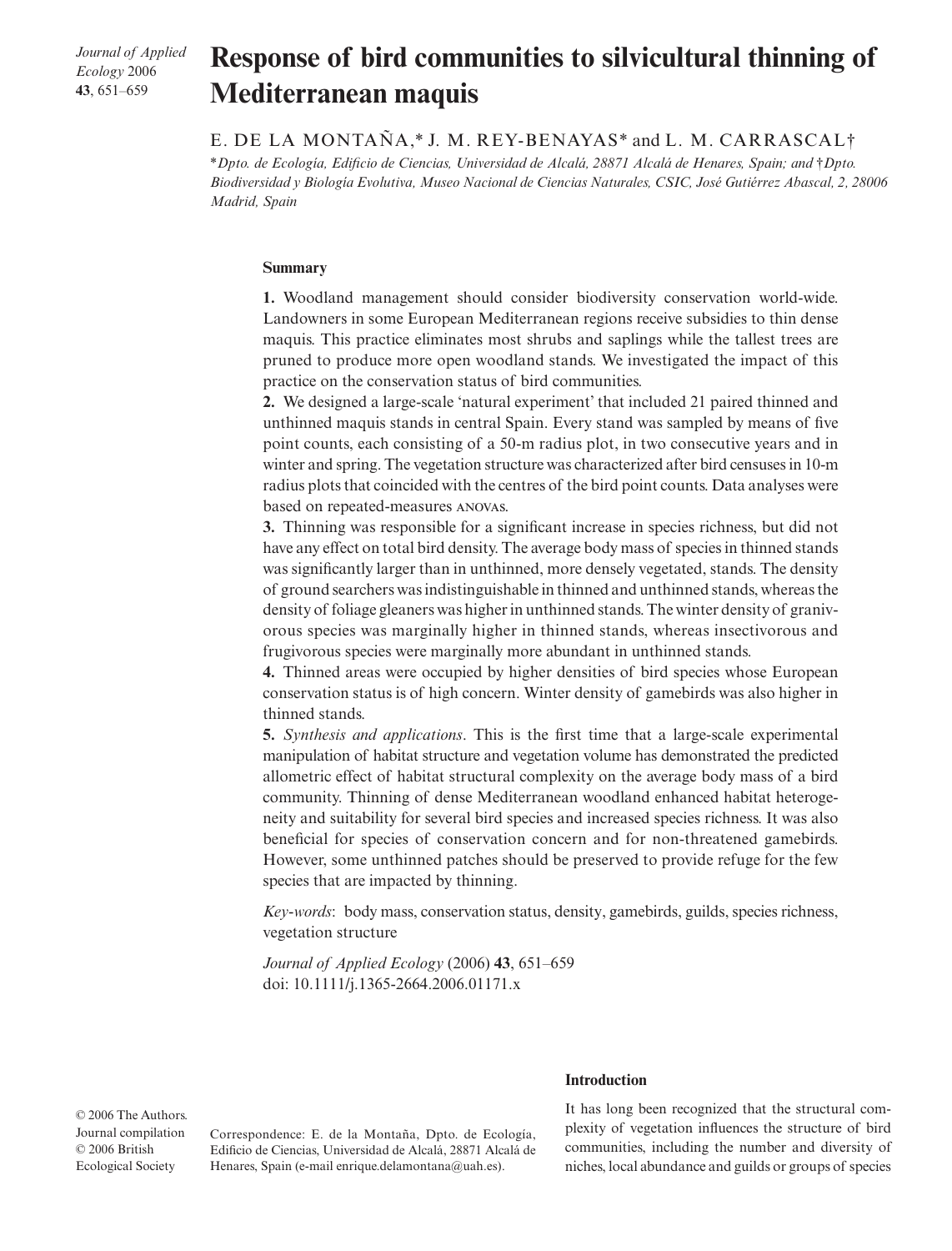**652** *E. De La Montaña, J. M. Rey Benayas & L. M. Carrascal* that exploit similar resources (Wiens 1989; Díaz *et al*. 1998). Human activities may profoundly modify land cover and the architecture of vegetation and, consequently, may affect the composition and abundance of bird species (Blondel & Aronson 1999; Heikkinen *et al*. 2004). For example, in many Mediterranean regions there has been secular clearing and thinning of the Mediterranean maquis that has turned vast expanses of dense shrubland and woodland into more open forests or human-made savannas such as the 'dehesas' (Grove & Rackham 2001; Maldonado *et al*. 2002). In this study, we investigated for the first time how the thinning of the Mediterranean maquis affects bird communities.

Since 1990, land owners in some European Mediterranean regions have received subsidies to thin dense maquis. The subsidies aim to provide environmental services and local income. This practice consists of eliminating most shrubs and saplings, and pruning the tallest trees to produce more open woodland stands. Thinning reduces competition among overstorey trees and increases penetration of solar radiation to the forest floor, thereby increasing the growth, size, branch diameter and crown ratio of remaining trees and stimulating the development of understorey vegetation (Ducrey & Toth 1992; Perevolotsky & Haimov 1992; Kaplan & Gutman 1996; Homyack, Harrison & Krohn 2004). This type of management aims to prevent fire, improve habitat conditions for game mammals (e.g. rabbit and deer) and, to a lesser extent, create pastures for extensive sheep and cattle grazing and produce firewood. It may also increase structural complexity and improve the habitat for several vertebrate species of wildlife (Sullivan, Sullivan & Lindgren 2001; Patriquin & Barclay 2003). The potential of thinning to redirect the developmental trajectory of young stands towards stands with a higher structural diversity has gained overall recognition during the last decade (DeBell *et al*. 1997).

Several studies in different ecosystems have addressed the question of how forest management affects vegetation structure (Marañón *et al*. 1999; Thomas, Halpen & Falk 1999) and the associated effects on the community structure of different taxonomic groups (Sullivan, Lautenschlager & Wagner 1999; Halaj, Ross & Moldenke 2000; Liow, Sodhi & Elmqvist 2001; Sullivan, Sullivan & Lindgren 2001; Thompson, Baker & Ter-Mikaelian 2003), chiefly bird communities (Sekercioglu 2002; Hayes, Weikel & Huso 2003; Hagar, Howlin & Ganio 2004). These studies have found that the responses of bird communities to vegetation thinning are generally complex (Carey 2003), and positive effects on species richness and abundance of some species and an absence of species extirpation from thinned stands are usually described. However, the effects of thinning of the Mediterranean maquis on bird communities have not been previously addressed, although Sánchez-Zapata & Calvo (1999) have pointed out that habitat mosaics created by forestry and traditional farming are especially important for Mediterranean raptors.

© 2006 The Authors. Journal compilation © 2006 British Ecological Society, *Journal of Applied Ecology*, **43**, 651–659

Our major objective was to ascertain the effects of thinning the Mediterranean maquis on species richness, composition, abundance and conservation status of bird communities. We considered functional guilds of species according to their habitat use and trophic preferences by designing a large-scale 'natural experiment' that included paired thinned and unthinned maquis stands in central Spain. We also examined whether the effects of thinning demonstrated previously in other forest environments could be extended to the Mediterranean region. Further, we asked whether these effects depend upon the biogeographical origin and habitat requirements of its avifauna (Suárez-Seoane, Osborne & Baudry 2002). Finally, the experimental manipulation of vegetation by thinning allowed us to test the prediction of the macro-ecological hypothesis previously examined in a phylogenetic context (Polo & Carrascal 1999; Gaston & Blackburn 2000): the structural complexity and vegetation density of the habitat should act as a selective filter of the species' body masses, favouring settlement by small-sized species in complex and dense habitats because of manoeuvrability constraints.

## **Materials and methods**

#### **STUDY AREA**

Field work was conducted in 21 maquis stands in Ciudad Real province located in the southern Spanish plateau. The study area is 19 749 km2 in extent and midcoordinates are 38·9° north and 3·8° west. The altitude ranges between 423 and 999 m. The climate is continental Mediterranean, with dry, hot summers and cold winters. Mean annual temperature and total annual precipitation are 13·7 °C and 510 mm, respectively. An increasing aridity gradient can be recognized from northwest to south-east, annual rainfall ranging between 700 and 300 mm. The potential vegetation of most stands is dominated by the evergreen holm oak *Quercus ilex* L. However, land use has transformed these vast evergreen woodlands into a mosaic of patches dominated by woodland remnants, shrubland (e.g. *Quercus coccifera* L., *Erica arborea* L., *Cistus ladanifer* L. and *Rosmarinus oficinalis* L.), pasture lands and cropland. There is a shortage of fruit trees and shrubs in the area.

## **BIRD CENSUS**

We selected 21 localities distributed throughout the study area to reflect its environmental heterogeneity, chiefly the aridity gradient. Each locality included a pair of maquis stands (thinned and unthinned). A thinned stand had to be at least 12 ha to be sampled; they averaged  $19.9 \pm 12.4$  ha in extent. In the selected thinned stands, thinning was practised between 2 and 10 years before this study  $(4.1 \pm 2.1 \text{ years})$ . Stands were thinned by their landowners to favour cattle grazing and hunting, to reduce the risk of fires and to sell firewood. As close as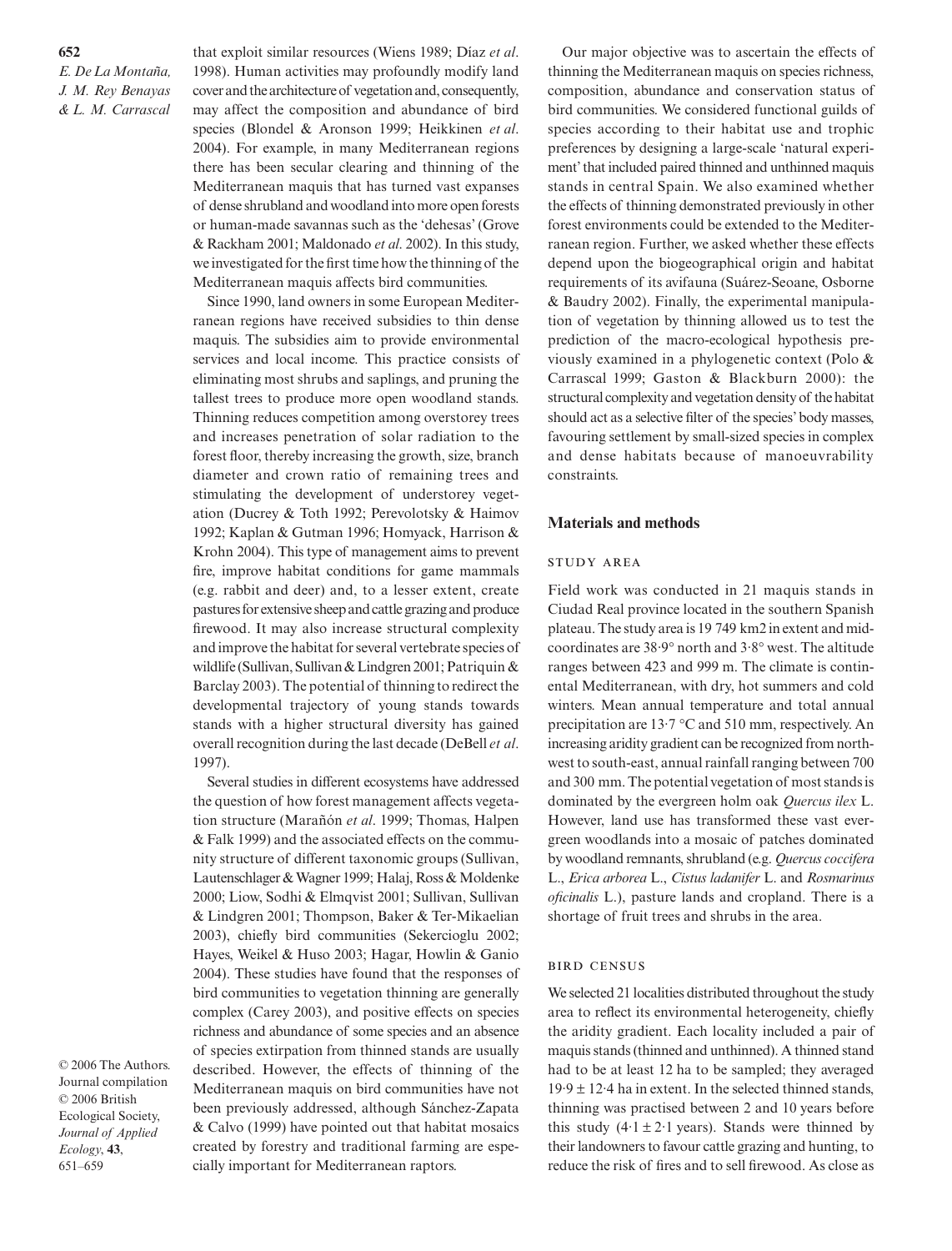*Bird communities and silvicultural thinning*

© 2006 The Authors. Journal compilation © 2006 British Ecological Society, *Journal of Applied Ecology*, **43**, 651–659

possible to the selected thinned stands, and always within a 3-km radius, we selected an unthinned maquis stand with similar physical features including orientation, slope and soil type. Thus, the unthinned stands acted as reference stands that resembled the features of the thinned stands prior to human intervention.

Every stand was sampled by means of five point counts separated 100 m from each other, with each count lasting 10 min. The first and fifth point count was placed at least 100 m away from the stand edge. In each point count we established a circular plot of 50-m radius (Bibby *et al*. 2000) where we noted the presence and abundance of every bird species (see Appendix S1 in the supplementary material). Point count was the best census method in this habitat because unthinned stands were very dense and difficult to traverse. Nearly all detections were auditory (singing males, alarm calls, etc.), so bird detection was not dependent on vegetation obstruction or visibility. This method does not provide absolutes densities, but relative abundances. Nevertheless, the small area covered by the plots (0·78 ha) and the relatively long time devoted to bird counts, maximized the detection probability of species and, thus, accurate estimation of densities (Shiu & Lee 2003). Additionally, a preliminary census of the bird community to evaluate sampling efficiency indicated that our conclusions were not biased by detectability problems. Species richness was assessed by considering all species contacted in the pooled sample of the five 10-min stations, in order to include scarce species that would not normally be detected.

Censuses started at sunrise and lasted for *c*. 4 h. Sampling was carried out during the winter (December and January) and the breeding season (May and the first fortnight of June) in two consecutive years (2002 and 2003). All samples were obtained on rainless and nearly windless days (wind speed  $\leq$  3 m s<sup>-1</sup>) to reduce

detectability problems. All censuses were conducted by the same researcher.

# VEGETATION STRUCTURE

The vegetation structure was characterized after bird censuses in 10-m radius plots that coincided with the centres of the bird point counts. Habitat structure for each stand was measured using the average of the five 10-m plots. All habitat measurements (Table 1) were carried out by the same observer in order to avoid interpersonal bias.

# SPECIES' CHARACTERISTICS

Data on body size, winter diet and main foraging substrata were obtained from Perrins (1998). The body mass of each species was calculated by averaging the data for adults of both sexes of the subspecies that inhabited the study region. The average body mass of bird species in each census plots was calculated by means of weighted averages, using the species densities in each locality stand as weights. The assignation of each species to an ecological category was made according to gross descriptions pertaining to food habits and spatial niche. Birds were grouped into seed-eaters, insectivorous and frugivorous species when, respectively, seeds, arthropods and fruits were the main constituents of the winter diet. The diet during the breeding season was not considered because all the species inhabiting the study area consume mainly arthropods during this time of the year. The spatial niche of species was categorized in the following groups: ground searchers (those mainly foraging on the ground, in the herbaceous layer or among leaf litter) and foliage gleaners (those mainly foraging among the leaves, twigs or small branches of trees or shrubs).

**Table 1.** Measured variables and summary statistics that describe the structure of the vegetation in  $n = 21$  localities, comparing thinned (THIN) vs. unthinned or reference (REF) maquis stands. Sample size is *n* = 21. Degrees of freedom for repeated measure anovas are 1, 20

|                                                                 | Mean         |            | <b>SE</b>   |            |                |                |
|-----------------------------------------------------------------|--------------|------------|-------------|------------|----------------|----------------|
|                                                                 | <b>THIN</b>  | <b>REF</b> | <b>THIN</b> | <b>REF</b> | $\overline{F}$ | $\overline{P}$ |
| Cover of bare ground $(\% )$                                    | $22 \cdot 1$ | 26.3       | 4.4         | 4.9        | 0.79           | 0.385          |
| Cover of moss $(\%$ )                                           | 9.9          | 12.5       | 2.6         | $3-1$      | 4.04           | 0.058          |
| Cover of herbaceous plants (%)                                  | 42.7         | 24.0       | 7.2         | 6.3        | $11-20$        | 0.003          |
| Cover of shrubs less than 25 cm tall $(\%)$                     | $10-0$       | 6.2        | 2.0         | 1.5        | 3.36           | 0.082          |
| Cover of shrubs $25-50$ cm tall $(\%$ )                         | $10-4$       | 5.3        | 2.0         | $1-0$      | 7.00           | 0.015          |
| Cover of shrubs $50-100$ cm tall $\frac{9}{6}$                  | $7-4$        | 7.2        | 2.0         | 1·6        | 0.01           | 0.947          |
| Cover of shrubs $100-150$ cm tall $\binom{0}{0}$                | 4.9          | 7.3        | 2.3         | 2.0        | 4.70           | 0.042          |
| Cover of shrubs more than 150 cm tall $(\%)$                    | 6.8          | 20.7       | 2.8         | $5-1$      | 6.76           | 0.017          |
| Average height of shrubs (cm)                                   | 58.3         | 93.2       | 7.0         | 9.6        | $10-20$        | 0.005          |
| Tree crown cover $(\% )$                                        | 24.6         | 36.9       | 2.7         | 4.2        | 9.34           | 0.006          |
| Average height of trees (m)                                     | 3.7          | 3.8        | 0.2         | 0.2        | 0.00           | 0.998          |
| Number of trunks less than 5 cm d.b.h. (no. $ha^{-1}$ )         | $181-1$      | 651.6      | 31.6        | 79.2       | 32.40          | 0.000          |
| Number of trunks $5-10$ cm d.b.h. (no. ha <sup>-1</sup> )       | 283.3        | $351 - 7$  | 50.8        | $77-7$     | 0.85           | 0.367          |
| Number of trunks $10-20$ cm d.b.h. (no. ha <sup>-1</sup> )      | 67.5         | 56.0       | 13.3        | 14.4       | 0.78           | 0.387          |
| Number of trunks $20-30$ cm d.b.h. (no. ha <sup>-1</sup> )      | 6.7          | 6.0        | 2.9         | 1.9        | 0.05           | 0.823          |
| Number of trunks more than 30 cm d.b.h. (no. ha <sup>-1</sup> ) | 2.5          | 3.8        | 1.2         | 1.5        | 0.70           | 0.411          |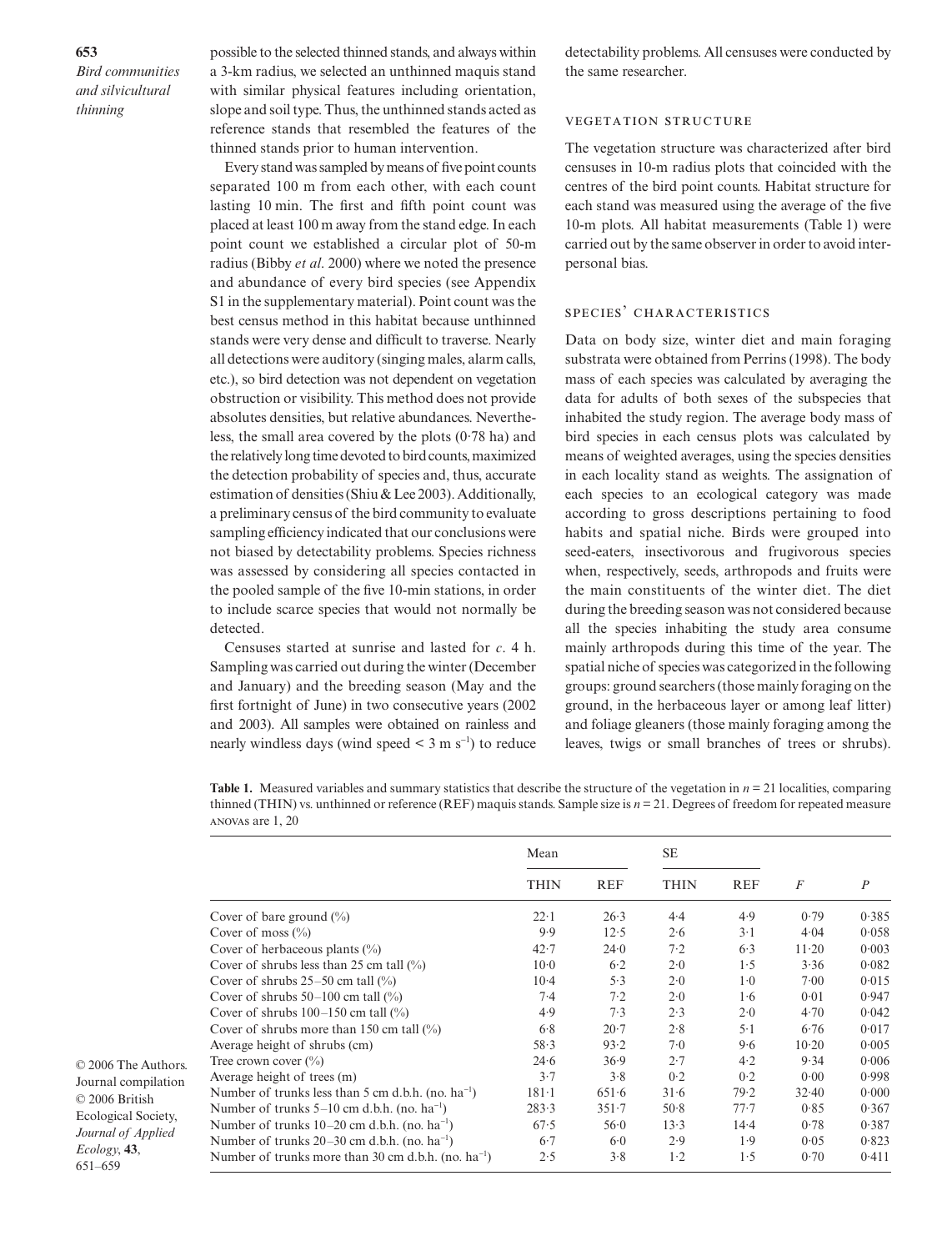*E. De La Montaña, J. M. Rey Benayas & L. M. Carrascal* Other spatial niche groups were omitted because of their under-representation in the sample (e.g. trunk searchers, aerial foragers, avian and mammal predators). For some bird species these categories were inadequate because the birds foraged on several substrata. In those cases, the density of the species was assigned proportionally to each spatial niche group or diet category.

The European endangered status of each species was obtained from Tucker & Heath (1994) using the Species of European Conservation Concern (SPEC) scores. However, this index of conservation concern only refers to breeding populations and many of the sampled species do not have SPEC scores as they are not considered of conservation concern. Twenty-six species were included in the category SPEC 4 because their global populations are concentrated in Europe but they have a favourable conservation status. Fifteen species were assigned to the category SPEC 3, denoting those birds whose global populations are not endangered but have an unfavourable conservation status in Europe. Eight species were considered of conservation concern because their populations were concentrated in Europe and have an unfavourable conservation status (SPEC 2). SPEC categories were scored as follows: non-SPEC, 5; SPEC 4, 4; SPEC 3, 3; SPEC 2, 2. The most abundant species within this last category in the studied stands were the red-legged partridge *Alectoris rufa* L., green woodpecker *Picus viridis* L., woodlark *Lullula arborea* L., black-eared wheatear *Oenanthe hispanica*L., Dartford warbler *Sylvia undata* Boddaert and woodchat shrike *Lanius senator* L. The average values of European conservation status (SPEC score) were calculated by means of weighted averages, using the species' densities in each locality stand as weights.

The influence of maquis thinning on gamebirds was analysed for those species of hunting interest: red-legged partridge *Alectoris rufa*, quail *Coturnix coturnix* L., woodpigeon *Columba palumbus*L., turtle dove *Streptopelia turtur* L., song thrush *Turdus philomelos* Brehm and mistle thrush *Turdus viscivorus* L. These species are hunted only in the winter season.

### DATA ANALYSIS

Data analyses were carried out by means of repeatedmeasures ANOVAS because of the paired design of our natural experiment. Two factors were included in the analyses: (i) thinned vs. unthinned treatments and (ii) seasonal differences (winter vs. spring censuses). The interaction term thinning  $\times$  season was also included in the two-way anovas to test if the effects of thinning were persistent across seasons. One-way repeatedmeasures anovas were only possible in one season for winter trophic groups, winter density of gamebirds and the SPEC scores for breeding populations. All statistical tests used the means per stand as the sample unit (i.e. the average of census samples per year in two consecutive years).

The time elapsed between the years when thinning was practised and the years when birds were censused were not homogeneous in the 21 study localities (see above). The influence of this effect on thinning was tested by means of the partial correlation between the measures of vegetation structure in thinned stands and the time elapsed, controlling for the effect of the measures in unthinned stands. None of the partial correlations for the 16 habitat variables was significant  $(P > 0.107)$ . Therefore, the heterogeneity across the 21 localities in the time elapsed since thinning did not introduce any bias in the comparisons of thinned vs. unthinned stands. All statistical analyses were carried out using STATISTICA 6·0 (StatSoft 2001).

# **Results**

# EFFECTS OF THINNING ON VEGETATION **STRUCTURE**

Thinning reduced the cover of shrubs taller than 100 cm, average height of shrubs, cover of trees and number of trunks less than 5 cm d.b.h. (Table 1). Conversely, it increased the cover of herbaceous vegetation and shrubs shorter than 50 cm.

# EFFECTS OF THINNING ON BIRD COMMUNITY

Considering both study seasons together, 11 common (> 1 bird 10 ha<sup>−</sup><sup>1</sup> ) species were at least 33% more abundant in thinned stands than in unthinned maquis: corn bunting *Miliaria calandra* L., woodchat shrike, thekla lark *Galerida theklae*Brehm and bee-eater *Merops apiaster* L. in spring; and chaffinch *Fringilla coelebs* L., woodpigeon, woodlark, magpie *Pica pica* L., azurewinged magpie *Cyanopica cooki*, mistle thrush and spotless starling *Sturnus unicolor* Temminck in winter. Conversely, only six common species were more abundant  $($  > 33 $\%)$  in unthinned maquis than in thinned stands: Sardinian warbler *Sylvia melanocephala* Gmelin, long-tailed tit *Aegithalos caudatus* L. and blackbird *Turdus merula*L. in both seasons; linnet *Carduelis cannabina* L. in spring; and Dartford warbler and firecrest *Regulus ignicapilla* Temminck in winter.

Thinning was responsible for a significant increase in species richness but did not have any effect on bird density. Species richness and bird density significantly changed between seasons, richness being higher in spring than in winter, and density being higher in winter than in spring (Fig. 1 and Table 2a). The interaction term season  $\times$  thinning was never significant; thus, the effects of thinning were consistent and homogeneous across seasons.

Average body mass of bird species in thinned stands was significantly larger than in unthinned maquis, and in spring than in winter (Fig. 2 and Table 2a). The interaction term season  $\times$  thinning was not significant; thus, the effect of thinning on average body mass of bird was consistent and homogeneous across seasons.

© 2006 The Authors. Journal compilation © 2006 British Ecological Society, *Journal of Applied Ecology*, **43**, 651–659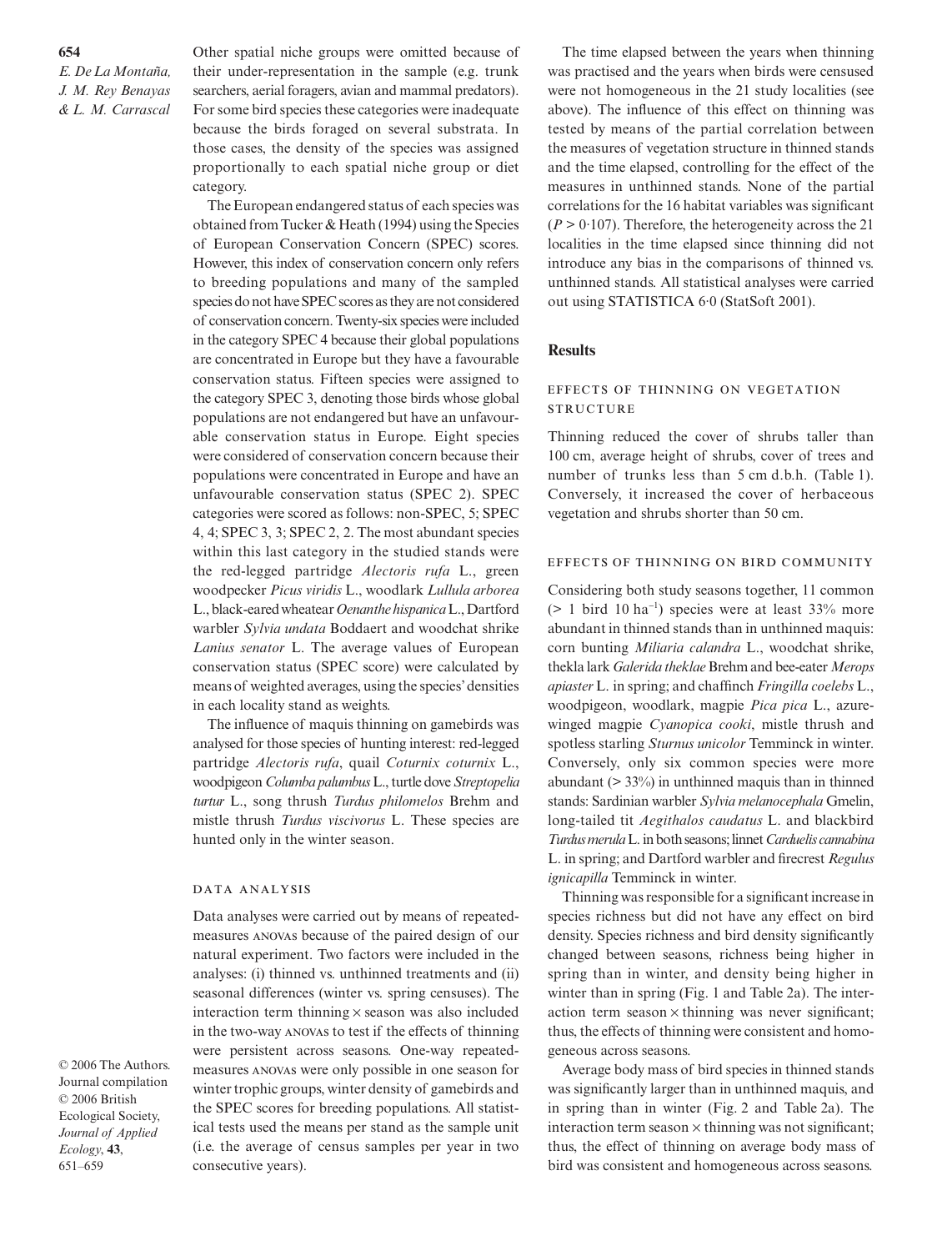

**Fig. 1.** Variation in total bird species richness (upper part) and average density (lower part) in thinned and unthinned (reference) stands across two study seasons. Bars represent mean  $\pm$  1 SE. The census plots cover an area of 0.78 ha (i.e. circular plots of 50-m radius). Sample size is 21 stands.

# EFFECTS OF THINNING ON GUILDS

Density of ground searchers was indistinguishable in thinned and in unthinned stands, whereas density of foliage gleaners was higher in unthinned than in thinned stands. These two foraging guilds were denser in winter than in spring (Tables 2b and 3a). These patterns were consistent across seasons and thinning treatments (the interaction term thinning  $\times$  season was not significant).

Winter density of granivorous species was marginally higher in thinned stands, whereas insectivorous and frugivorous species were marginally more abundant in unthinned maquis (Tables 2b and 3a).

# EFFECTS OF THINNING ON CONSERVATION STATUS AND DENSITY OF GAMEBIRDS

The average SPEC score of the bird species was significantly different in thinned than unthinned stands during the breeding season (Tables 2c and 3b). Thinned areas supported greater densities of bird species of high conservation concern.

Winter density of gamebirds was significantly affected by thinning, being higher in thinned than unthinned stands (Tables 2d and 3c).

### **Discussion**

### THINNING AND VEGETATION STRUCTURE

Thinning eliminates the understorey woody vegetation to reduce competition for the biggest oaks, resulting in a more open woodland that favours the growth of the herbaceous layer. It has the potential to increase the structural diversity of unmanaged monotonous stands, promoting the development of habitat attributes characteristic of later serial habitats (Hagar, Howlin & Ganio 2004). Our data indicate that, on average 4 years after thinning, the herbaceous, short shrub and tree cover increased by 50–100%. These changes were the result of increased light availability, regrowth and reduced intra- and interindividual competition between trees (Perevolotsky & Haimov 1992; Haveri & Carey 2000;

Table 2. Results of the repeated-measures ANOVA testing for the effects of thinning and seasonal differences (winter vs. spring) in census plots. In the analyses of guilds, the effect of thinning on winter densities of birds is tested using the sample of winter censuses (i.e. no estimation of the effects of season and interaction terms). The analysis of endangered status is performed with data during the breeding season, because SPEC scores refer to European breeding populations. Degrees of freedom are 1, 20 for all tests

|                                       | Thinning         |                  | Season           |                | Interaction      |                  |
|---------------------------------------|------------------|------------------|------------------|----------------|------------------|------------------|
|                                       | $\boldsymbol{F}$ | $\boldsymbol{P}$ | $\boldsymbol{F}$ | $\overline{P}$ | $\boldsymbol{F}$ | $\boldsymbol{P}$ |
| (a) Community variables               |                  |                  |                  |                |                  |                  |
| Species richness                      | 11.93            | 0.002            | 16.18            | < 0.001        | 0.37             | 0.550            |
| Total density                         | 2.65             | 0.119            | 16.14            | < 0.001        | 1.52             | 0.232            |
| Average body mass                     | 5.26             | 0.033            | 13.76            | 0.001          | 0.11             | 0.748            |
| (b) Foraging guilds                   |                  |                  |                  |                |                  |                  |
| Density of ground searchers           | 1.44             | 0.244            | 7.64             | 0.012          | 2.25             | 0.149            |
| Density of foliage gleaners           | $10 \cdot 14$    | 0.005            | 20.44            | < 0.001        | 0.05             | 0.829            |
| Winter density of granivorous birds   | 3.12             | 0.092            |                  |                |                  |                  |
| Winter density of insectivorous birds | 3.93             | 0.061            |                  |                |                  |                  |
| Winter density of frugivorous birds   | 3.64             | 0.071            |                  |                |                  |                  |
| (c) European endangered status        | 5.03             | 0.036            |                  |                |                  |                  |
| (d) Winter density of gamebirds       | 4.33             | 0.050            |                  |                |                  |                  |

© 2006 The Authors. Journal compilation © 2006 British Ecological Society, *Journal of Applied Ecology*, **43**, 651–659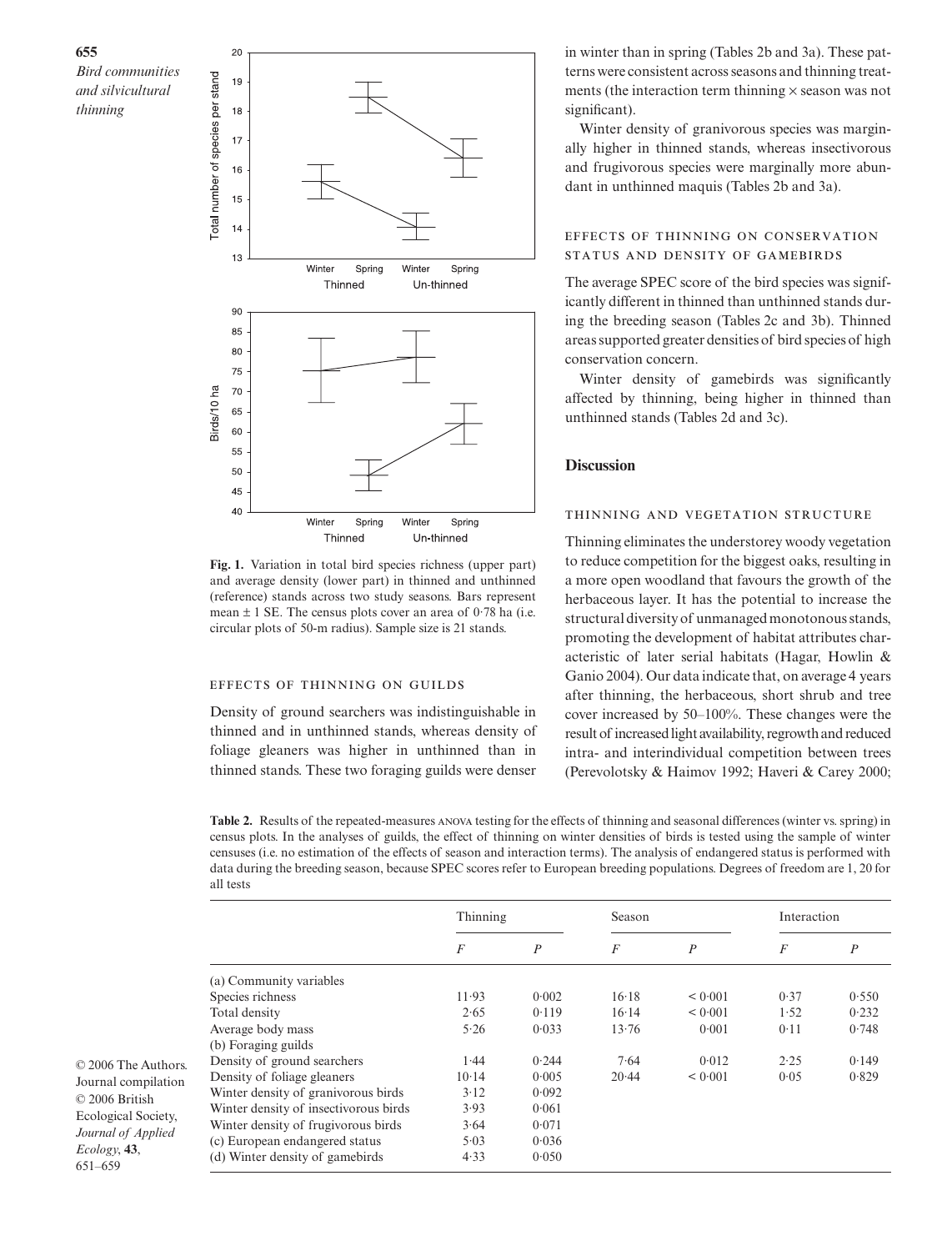

**Fig. 2.** Variation in average body mass of bird species in thinned and unthinned (reference) stands across two study seasons. Bars represent mean ± 1 SE. Sample size is 21 stands. The average body mass of bird species in each census plots was calculated by means of weighted averages, using the species' densities in each locality stand as weights.

Artman 2003). On the other hand, the cover of tall shrubs  $(> 100 \text{ cm})$  and saplings  $(< 5 \text{ cm d.b.h.})$  was reduced by 100–200% (Table 1). We estimate that in *c*. 12 years, under similar climate conditions, the thinned stands would attain the previous vegetation density. This represents a relatively rapid recovery of vegetation after disturbance. Consequently, thinned stands need to be maintained through further periodic thinning or grazing by cattle; other natural disturbances such as fire would also maintain open stands (Perevolotsky & Haimov 1992; Kaplan & Gutman 1996; Sekercioglu 2002; Brotons *et al*. 2003; Brotons, Herrando & Martin 2004).

## THINNING AND BIRD COMMUNITIES

Thinning was responsible for a significant increase in bird species richness. The homogeneous habitat structure of the natural maquis in the study area supports a

poor bird community dominated by a low number of common species such as the sardinian warbler, longtailed tit, Dartford warbler, chaffinch, great tit and blue tit. The structural diversity of thinned stands creates habitats suitable for several bird species that are scarce in dense maquis (e.g. corn bunting, woodchat shrike, thekla lark, bee-eater, woodlark, magpie, azure-winged magpie, mistle thrush, woodpigeon and spotless starling). In contrast, thinning decreased the density of several previously dominant species (e.g. Sardinian warbler, Dartford warbler, long-tailed tit and firecrest) but no species were lost from stands following this practice. These results are consistent with those obtained from other studies of bird responses to thinning in different regions across the northern hemisphere (Haveri & Carey 2000; Artman 2003; Thompson, Baker & Ter-Mikaelian 2003; Hagar, Howlin & Ganio 2004). The higher species richness in thinned stands could be explained by the intermediate disturbance hypothesis, which predicts a peak of diversity under a moderate removal of biomass compared with undisturbed natural habitats (Solonen 1996; Wilkinson 1999). In our study, alteration of the homogeneous structure of maquis by thinning led to an increase in habitat heterogeneity, which is the main factor responsible for diversity in bird communities (see Wiens 1989 and references therein). The effects of thinning on Mediterranean bird communities appear to mirror those induced by other disturbances such as fire (Herrando, Brotons & Llacuna 2003; Brotons, Herrando & Martin 2004). Habitat heterogeneity at a local scale seems to be a key factor in maintaining bird diversity in disturbed Mediterranean landscapes. In particular, open-space species respond positively to changes in habitat structure, leading to increased local abundance. Thus, it appears that changes in the structure of vegetation as a result of different ecological disturbances, such as fire and thinning, may promote similar changes on these bird communities.

**Table 3.** Mean and SE of variables describing the bird communities in paired thinned and unthinned (reference) stands during the winter and breeding (spring) seasons.  $n = 21$  localities. Figures for densities are averages in five 50-m radius plots (i.e. birds 0·78 ha<sup>−</sup><sup>1</sup> )

|                                          |           | Thinned                  |        | Reference |                          |
|------------------------------------------|-----------|--------------------------|--------|-----------|--------------------------|
|                                          |           | Winter                   | Spring | Winter    | Spring                   |
| (a) Foraging guilds                      |           |                          |        |           |                          |
| Density of ground searchers              | Mean      | 2.60                     | 1.58   | 2.14      | 1.62                     |
|                                          | <b>SE</b> | 0.34                     | 0.18   | 0.26      | 0.21                     |
| Density of foliage gleaners              | Mean      | 3.25                     | 1.94   | 4.01      | 2.83                     |
|                                          | <b>SE</b> | 0.39                     | 0.20   | 0.45      | 0.26                     |
| Winter density of granivorous birds      | Mean      | 1.56                     |        | 0.97      |                          |
|                                          | <b>SE</b> | 0.36                     |        | 0.14      |                          |
| Winter density of insectivorous birds    | Mean      | 3.73                     |        | 4.51      |                          |
|                                          | <b>SE</b> | 0.37                     |        | 0.46      |                          |
| Winter density of frugivorous birds      | Mean      | 0.47                     |        | 0.70      |                          |
|                                          | <b>SE</b> | 0.12                     |        | 0.17      | $\overline{\phantom{a}}$ |
| (b) European endangered status in spring | Mean      |                          | 3.80   |           | 3.96                     |
|                                          | <b>SE</b> | $\overline{\phantom{a}}$ | 0.07   |           | 0.10                     |
| (c) Winter density of gamebirds          | Mean      | 0.82                     |        | 0.48      |                          |
|                                          | <b>SE</b> | 0.21                     |        | 0.12      |                          |

© 2006 The Authors. Journal compilation © 2006 British Ecological Society, *Journal of Applied Ecology*, **43**, 651–659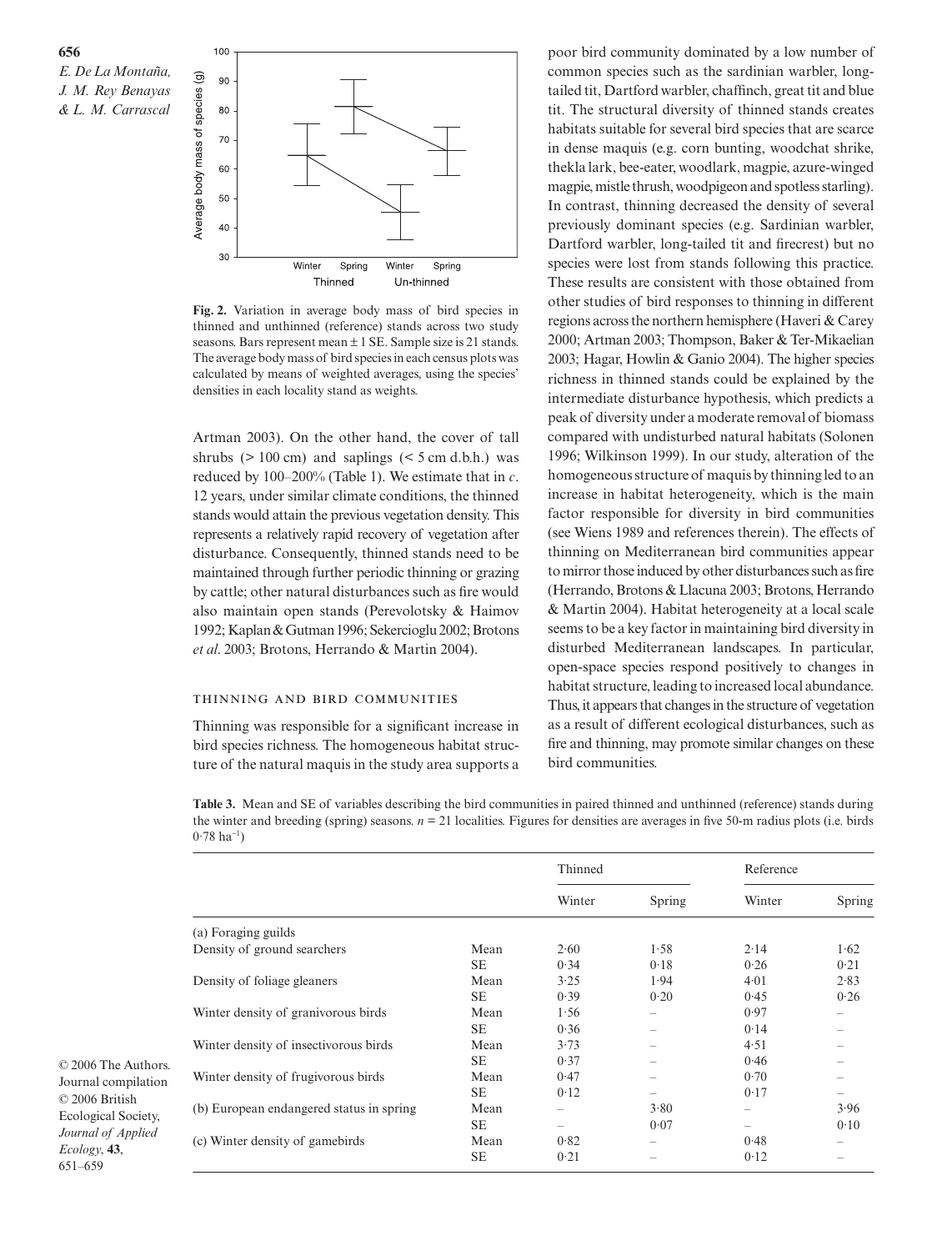*Bird communities and silvicultural thinning*

The significance of the effects on the birds of this region was generally low, in spite of the marked changes in habitat structure introduced by maquis thinning. This contrasts with the observed patterns in other woodland environments of northern latitudes but may be explained, at least partially, by considering the biogeographical basis of the avifauna in the Mediterranean region. Mediterranean bird species are restricted to the early stages of succession and are then replaced by temperate forest species (Preiss, Martin & Debussche 1997). Xeric woodland environments of this region support an impoverished European forestal avifauna (Mönkkönen 1994; Covas & Blondel 1998). Density and species richness decrease towards the south of the Iberian Peninsula, and follow a pattern that is inversely related to rainfall and directly associated with temperature (Tellería & Santos 1993), the main determinants of primary productivity in dry Mediterranean environments (Mooney & Kummerow 1981). Only generalist woodland species (such as the chaffinch and the great tit) and those species that are common in the Mediterranean basin inhabit these woodland stands (e.g. Dartford and black-headed warblers). Therefore, the low impact of thinning on the avifauna of the study region can be attributed to the small regional pool of species typical of well-developed woodlands, and the fact that the dominant bird species in this region are those mainly associated with shrublands and evergreen forests of low tree height (Suárez-Seoane, Osborne & Baudry 2002).

A dense undergrowth of shrubs and young trees inhibits the development of a complex shrub and herbaceous strata, which therefore limits the feeding opportunities for ground and shrub gleaners (for similar results in other forest types see Haveri & Carey 2000; Hayes, Weikel & Huso 2003; Hagar, Howlin & Ganio 2004). The elimination of this dense understorey through thinning operations would be expected to increase the abundance of these functional guilds and limit the abundance of foliage gleaners and insectivorous birds. Both predictions are supported by our results, which have been also reported in other forest environments (Easton & Martin 1998).

#### THINNING AND BODY SIZE OF BIRD SPECIES

Slender and pliable substrata, such as foliage and thin twigs, are mainly exploited by small-sized birds because of ecomorphological constraints on manoeuvrability (Miles & Ricklefs 1984; Suhonen, Alatalo & Gustafsson 1994). Accordingly, the average body mass of bird assemblages is related to habitat structure and the use of foraging substrata (Gunnarsson 1992; Dixon, Kin-dlmann & Jarosik 1995; Polo & Carrascal 1999). Bird species that thrive in densely vegetated habitats and forage on foliage are lighter than those living in open habitats that forage on the ground (Polo & Carrascal 1999). Our results are in agreement with these patterns, as the average body mass of species in thinned

stands was significantly higher than in unthinned maquis. To our knowledge, this is the first time that a large-scale experimental manipulation of habitat structure and vegetation volume has demonstrated the predicted allometric effect of habitat structural complexity on the average body mass of a bird community. This relationship had been previously observed from comparisons of several species differing in body mass and habitat preferences. Nevertheless, these traits have a remarkable phylogenetic correlation (Polo & Carrascal 1999; Freckleton, Harvey & Pagel 2002) so the relationship between them may emerge as a consequence of the evolutionary history of the group. In ecological time, the results of our study can be explained if we assume that structural complexity and vegetation density act as a selective filter of the bird fauna of the region, allowing the establishment and promoting the increase of density of small-sized species in the densely vegetated, unthinned maquis. The higher average body mass in thinned stands is a consequence of both the increased density of relatively large species that mainly forage on the ground and the decreased density of relatively small species that usually forage on the foliage and twigs affected by thinning.

# IMPLICATIONS FOR SPECIES CONSERVATION **AND HUNTING**

We found that thinned stands supported bird species of high conservation concern in Europe. We did not record any species threatened with extinction (SPEC 1). Species such as red-legged partridge, woodchat shrike and wood lark, with SPEC 2, tended to be more abundant in thinned than unthinned stands, making this habitat important for species conservation. These results have to be considered cautiously because these species are actually rather common at the regional level. Nevertheless, we point out that thinning did not adversely affect the local abundance of endangered species in our study. As thinned and unthinned stands favoured different guilds, management directed toward a single species or species group and extensive, conventional forestry are unlikely to be successful for the conservation of bird communities that inhabit complex forest ecosystems (Artman 2003; Carey 2003; Thompson, Baker & Ter-Mikaelian 2003; Hagar, Howlin & Ganio 2004). Both thinned and unthinned areas should be maintained.

Hunting is an important economic activity in the region, and provides more monetary value per area unit than, for example, agriculture. The value of forest management for hunting has been reported for several game species (Terry, McLellan & Watts 2000). The winter abundance of gamebirds increased in thinned stands because these birds are mostly granivorous and frugivorous species that prefer to forage in this habitat rather than in dense maquis (for wintering birds in central Spain see Carrascal, Palomino & Lobo 2002). However, they rely on more dense vegetation patches (red-legged

© 2006 The Authors. Journal compilation © 2006 British Ecological Society, *Journal of Applied Ecology*, **43**, 651–659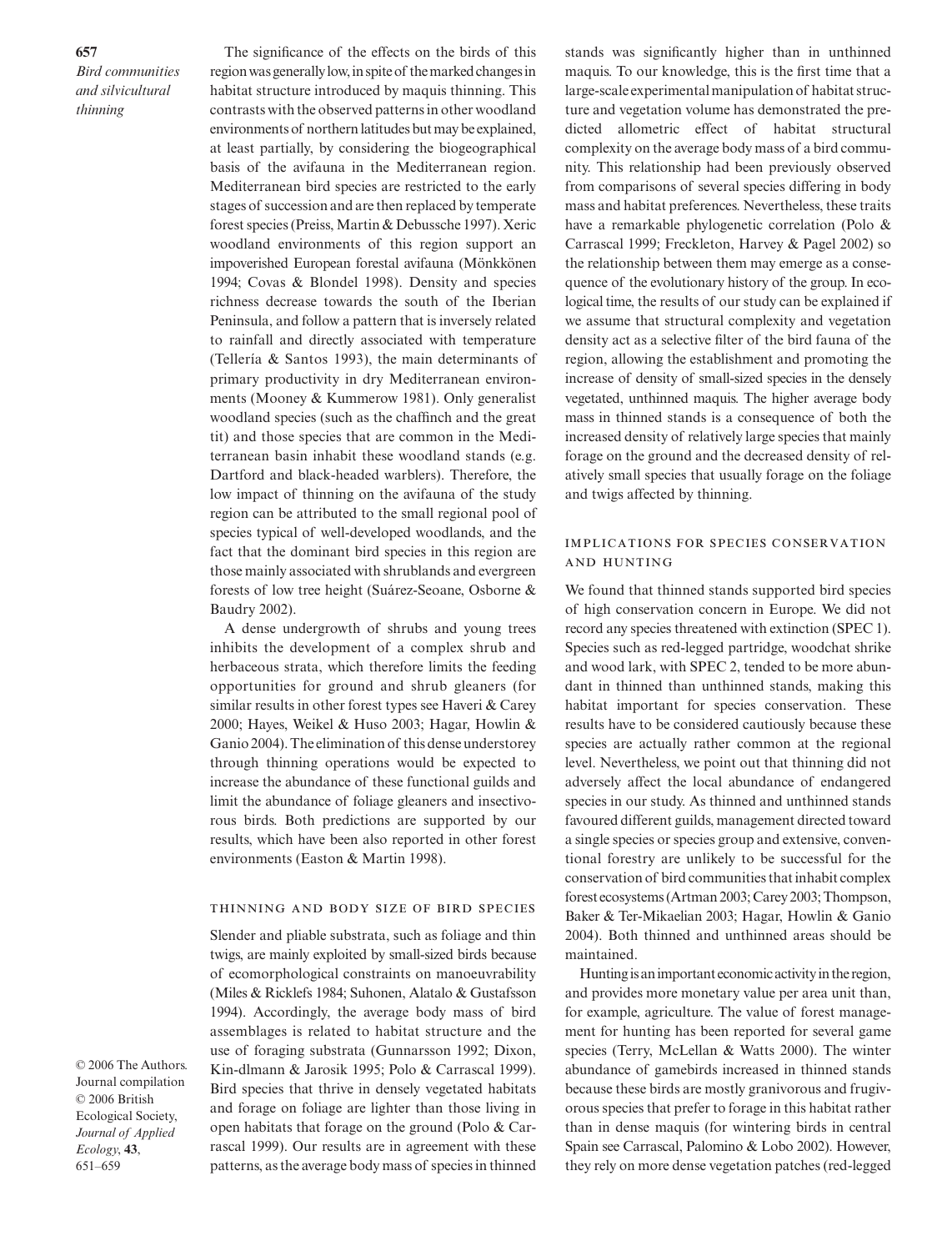*E. De La Montaña, J. M. Rey Benayas & L. M. Carrascal* partridge) and trees (wood pigeon, turtle dove, song thrush and mistle thrush) for nesting. Thus, a habitat mosaic of dense and open woody vegetation (Scarascia-Mugnozza *et al*. 2000) is necessary for the maintenance of populations of valuable gamebirds.

In conclusion, our results indicate that thinning of the Mediterranean maquis modifies the structure of the vegetation and, as a consequence, also alters several aspects of bird community structure, including species richness, guild composition and average body mass. The effects were consistent across seasons except for body mass. Thinning of dense Mediterranean woodlands dominated by shrubs and young trees enhances habitat suitability for several species of birds, but some unthinned patches should be preserved to provide refugia for species that are impacted by thinning (Hayes, Weikel  $\&$ Huso 2003; Hagar, Howlin & Ganio 2004). Silvicultural thinning was also found to be beneficial for threatened bird species in the European context and for gamebirds, emphasizing both its conservation and economic values.

# **Acknowledgements**

This study has been funded by the grant projects REN2000-745 and CGL2004-355-BOS (CICYT, Ministry of Education and Science, Spain). It received additional input from project GR/AMB/0757/2004 and the REMEDINAL Research Network (S-0505/ AMB/0335) (Madrid Autonomous Community). E. De La Montaña received research fellowships from the University of Alcala and the Madrid Autonomous Community. We acknowledge the permission from various stakeholders to survey their properties. We are indebted to Salvador Rebollo for his preliminary comments on field sampling. Claire Jasinski kindly improved the English of the manuscript. Two anonymous referees provided useful comments and suggestions that improved a previous version of this manuscript.

#### **References**

- Artman, V.L. (2003) Effects of commercial thinning on breeding bird populations in western hemlock forests. *American Midland Naturalist*, **149**, 225–232.
- Bibby, C.J., Burgess, N.D., Hill, D.A. & Mustoe, S.H. (2000) *Bird Census Techniques*. Academic Press, London, UK.
- Blondel, J. & Aronson, J. (1999) *Biology and Wildlife of the Mediterranean Region*. Oxford University Press, New York, NY.
- Brotons, L., Herrando, S. & Martin, J.L. (2004) Bird assemblages in forest fragments within Mediterranean mosaics created by wild fires. *Landscape Ecology*, **19**, 663–675.
- Brotons, L., Mönkkönen, M., Huhta, E., Nikula, A. & Rajasärkkä, A. (2003) Effects of landscape structure and forest reserve location on old-growth forest bird species in northern Finland. *Landscape Ecology*, **18**, 377–393.
- Journal compilation © 2006 British Ecological Society, *Journal of Applied Ecology*, **43**, 651–659 Carey, A.B. (2003) Biocomplexity and restoration of biodiversity in temperate coniferous forest: inducing spatial 127–136.

© 2006 The Authors.

- heterogeneity with variable-density thinning. *Forestry*, **76**, Carrascal, L.M., Palomino, D. & Lobo, J.M. (2002) Patterns
- of habitat preference and distribution and abundance of

wintering bird fauna in central Spain. Analysis and prediction of the effect of ecological factors. *Animal Biodiversity and Conservation*, **25**, 7–40.

- Covas, R. & Blondel, J. (1998) Biogeography and history of the Mediterranean bird fauna. *Ibis*, **140**, 395–407.
- DeBell, D.S., Curtis, R.O., Harrington, C.A. & Tappeiner, J.C. (1997) Shaping stand development through silvicultural practices. *Creating a Forest for the 21st Century: The Sciences of Ecosystem Management* (eds K.A. Kohm & J.F. Franklin), pp. 141–149. Island Press, Washington, DC.
- Díaz, M., Carbonell, R., Santos, T. & Tellería, J.L. (1998) Breeding bird communities in pine plantations of the Spanish plateaux: biogeography, landscape and vegetation effects. *Journal of Applied Ecology*, **35**, 562–574.
- Dixon, A.F.G., Kindlmann, P. & Jarosik, V. (1995) Body-size distribution in aphids: relative surface-area of specific plant structures. *Ecological Entomology*, **20**, 111–117.
- Ducrey, M. & Toth, J. (1992) Effect of cleaning and thinning on height growth and girth increment in holm oak coppices (*Quercus ilex*). *Vegetatio*, **100**, 365–376.
- Easton, W.E. & Martin, K. (1998) The effect of vegetation management on breeding bird communities in British Columbia. *Ecological Applications*, **8**, 1092–1103.
- Freckleton, R.P., Harvey, P.H. & Pagel, M. (2002) Phylogenetic analysis and comparative data: a test and review of evidence. *American Naturalist*, **160**, 712–726.
- Gaston, K.J. & Blackburn, T.M. (2000) *Pattern and Process in Macroecology*. Blackwell Science, Oxford, UK.
- Grove, A.T. & Rackham, O. (2001) *The Nature of Mediterranean Europe. An Ecological History*. Yale University Press, New Haven, CT.
- Gunnarsson, B. (1992) Fractal dimension of plants and body size distribution in spiders. *Functional Ecology*, **6**, 636–641.
- Hagar, J., Howlin, S. & Ganio, L. (2004) Short-term response of songbirds to experimental thinning of young Douglasfir forests in the Oregon Cascades. *Forest Ecology and Management*, **199**, 333–347.
- Halaj, J., Ross, D.W. & Moldenke, A.R. (2000) Importance of habitat structure to the arthropod food-web in Douglasfir canopies. *Oikos*, **90**, 139–152.
- Haveri, B.A. & Carey, A.B. (2000) Forest management strategy, spatial heterogeneity, and winter birds in Washington Source. *Wildlife Society Bulletin*, **28**, 643–652.
- Hayes, J.P., Weikel, J.M. & Huso, M.M.P. (2003) Response of birds to thinning young Douglas-fir forests. *Ecological Applications*, **13**, 1222–1232.
- Heikkinen, R.K., Luoto, M., Virkkala, R. & Rainio, K. (2004) Effects of habitat cover, landscape structure and spatial variables on the abundance of birds in an agricultural– forest mosaic. *Journal of Applied Ecology*, **41**, 824–835.
- Herrando, S., Broton, L. & Llacuna, S. (2003) Does fire increase the spatial heterogeneity of bird communities in Mediterranean landscapes? *Ibis*, **145**, 307–317.
- Homyack, J.A., Harrison, D.J. & Krohn, W.B. (2004) Structural differences between precommercially thinned and unthinned conifer stands. *Forest Ecology and Management*, **194**, 131–143.
- Kaplan, D. & Gutman, M. (1996) Effect of thinning and grazing on tree development and the visual aspect of an oak forest on the Golan Heights. *Israel Journal of Plant Sciences*, **44**, 381–386.
- Liow, L.H., Sodhi, N.S. & Elmqvist, T. (2001) Bee diversity along a disturbance gradient in tropical lowland forests of south-east Asia. *Journal of Applied Ecology*, **38**, 180– 192.
- Maldonado, J., Benito, M., Sanchez, R.A. & Sainz, H. (2002) Evolución reciente de las áreas de los bosques esclerófilos ibéricos. Cambios deducidos a partir de la cartografía forestal. *La Regeneración Natural Del Bosque Mediterráneo En la Península Ibérica* (ed. J. Charco), pp. 217–236. ARBA-Ministerio de Medio Ambiente, Madrid, Spain.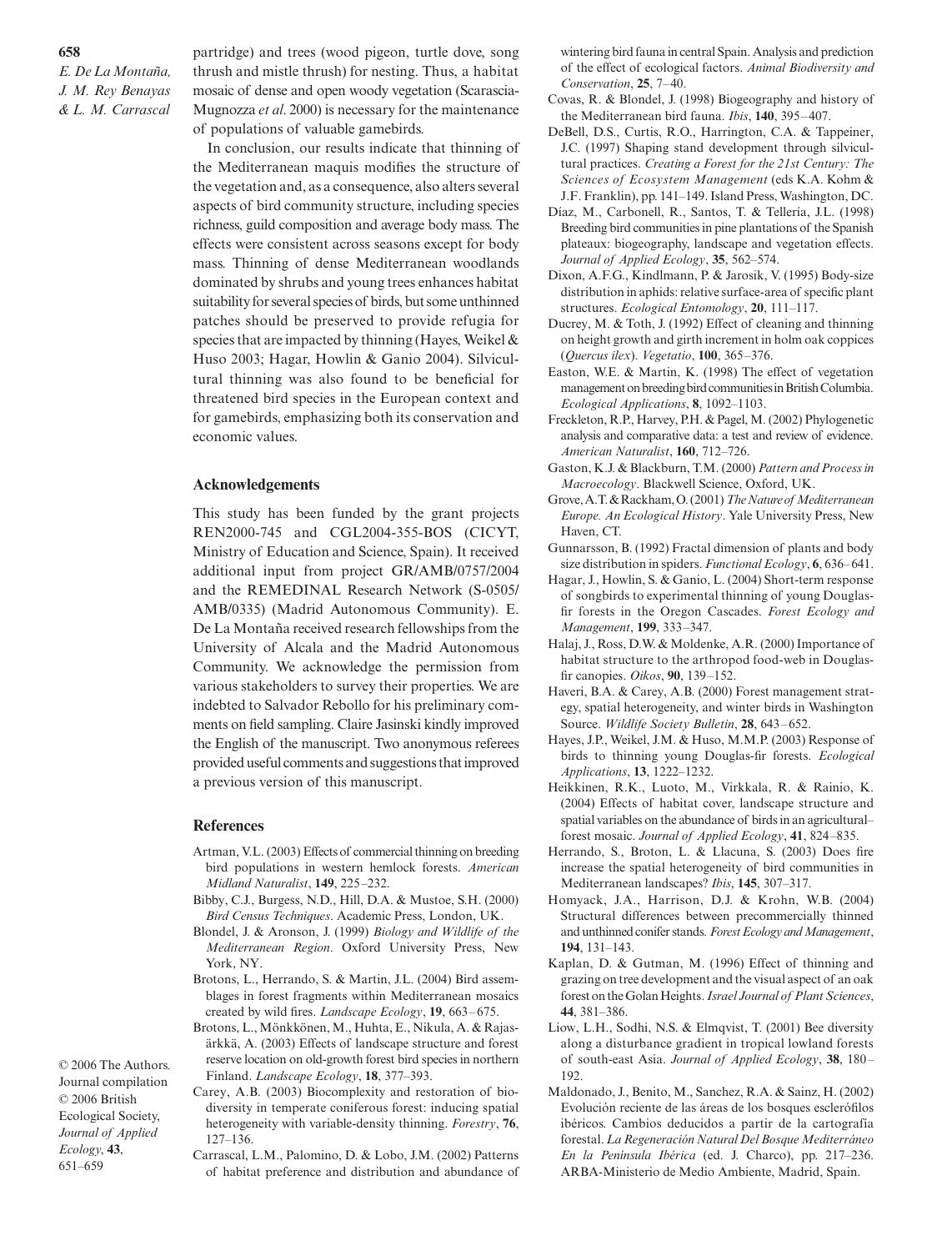*Bird communities and silvicultural thinning*

- Marañón, T., Ajbilou, R., Ojeda, F. & Arroyo, J. (1999) Biodiversity of woody species in oak woodlands of southern Spain and northern Morocco. *Forest Ecology and Management*, **115**, 147–156.
- Miles, D.B. & Ricklefs, R.E. (1984) The correlation between ecology and morphology in deciduous forest passerine birds. *Ecology*, **65**, 1629–1640.
- Mönkkönen, M. (1994) Diversity patterns in Paleartic and Neartic forest bird assemblages. *Journal of Biogeography*, **21**, 183–195.
- Mooney, H.A. & Kummerow, J. (1981) Phenological development of plants in Mediterranean-climate regions. *Ecosystems of the World. II. Mediterranean Type Shrublands* (eds F.D. Castri, D.W. Goodall & R.L. Specht), pp. 303– 307. Elsevier, Amsterdam, the Netherlands.
- Patriquin, K.J. & Barclay, R.M.R. (2003) Foraging by bats in cleared, thinned and unharvested boreal forest. *Journal of Applied Ecology*, **40**, 646–657.
- Perevolotsky, A. & Haimov, Y. (1992) The effect of thinning and goat browsing on the structure and development of Mediterranean woodland in Israel. *Forest Ecology and Management*, **49**, 61–74.
- Perrins, C. (1998) *The Complete Birds of the Western Palearctic on CD-ROM.* Oxford University Press, Oxford, UK.
- Polo, V. & Carrascal, L.M. (1999) Shaping the body size distribution of passeriformes: habitat use and body size are evolutionarily and ecologically related. *Journal of Animal Ecology*, **68**, 324–337.
- Preiss, E.C., Martin, J.L. & Debussche, M. (1997) Rural depopulation and recent changes in a Mediterranean region: consequences to the breeding avifauna. *Landscape Ecology*, **12**, 51–61.
- Sánchez-Zapata, J.A. & Calvo, J.F. (1999) Raptor distribution in relation to landscape composition in semi-arid Mediterranean habitats. *Journal of Applied Ecology*, **36**, 245–262.
- Scarascia-Mugnozza, G., Oswald, H., Piussi, P. & Kalliopi, R. (2000) Forest of the Mediterranean region: gaps in knowledge and research needs. *Forest Ecology and Management*, **132**, 97–109.
- Sekercioglu, C.H. (2002) Effects of forestry practices on vegetation structure and bird community of Kibale National Park, Uganda. *Biological Conservation*, **107**, 229–240.
- Shiu, H.J. & Lee, P.F. (2003) Assessing avian point-count duration and sample size using species accumulation functions. *Zoological Studies*, **42**, 357–367.
- Solonen, T. (1996) Patterns and variations in the structure of forest bird communities in southern Finland. *Ornis Fennica*, **73**, 12–26.
- StatSoft (2001) *STATISTICA (Data Analysis Software System)*, Version 6. StatSoft Inc., Tulsa, OK.
- Suárez-Seoane, S., Osborne, P.E. & Baudry, J. (2002) Responses of birds of different biogeographic origins and habitat requirements to agricultural land abandonment

in northern Spain. *Biological Conservation*, **105**, 333– 344.

- Suhonen, J., Alatalo, R.V. & Gustafsson, L. (1994) Evolution of foraging ecology in Fennoscandian tits (*Parus* spp.). *Proceedings of the Royal Society of London*, **258**, 127– 131.
- Sullivan, T.P., Lautenschlager, R.A. & Wagner, R.G. (1999) Clearcutting and burning of northern spruce-fir forests: implications for small mammal communities. *Journal of Applied Ecology*, **36**, 327–344.
- Sullivan, T.P., Sullivan, D.S. & Lindgren, P.M.F. (2001) Stand structure and small mammals in young lodgepole pine forest: 10-year results after thinning. *Ecological Applications*, **11**, 1151–1173.
- Tellería, J.L. & Santos, T. (1993) Distributional patterns of insectivorous passerines in the Iberian forests: does abundance decrease near the border? *Journal of Biogeography*, **20**, 235–240.
- Terry, E.L., McLellan, B.N. & Watts, G.S. (2000) Winter habitat ecology of mountain caribou in relation to forest management. *Journal of Applied Ecology*, **37**, 589–602.
- Thomas, S.C., Halpen, C.B. & Falk, D.A. (1999) Plant diversity in managed forests: understorey responses to thinning and fertilization. *Ecological Applications*, **9**, 864– 879.
- Thompson, I.D., Baker, J.A. & Ter-Mikaelian, M. (2003) A review of the long-term effects of post-harvest silviculture on vertebrate wildlife, and predictive models, with an emphasis on boreal forests in Ontario, Canada. *Forest Ecology and Management*, **177**, 441–469.
- Tucker, G.M. & Heath, M.F. (1994) *Birds in Europe: Their Conservation Status*. BirdLife International, Cambridge, UK.
- Wiens, J. (1989) *The Ecology of Bird Community. Volume I. Foundations and Patterns*. Cambridge University Press, Cambridge, UK.
- Wilkinson, D.M. (1999) The disturbing history of intermediate disturbance. *Oikos*, **84**, 145–147.

*Received 7 September 2005; final copy received 16 February 2006 Editor: Simon Thirgood*

## **Supplementary material**

The following supplementary material is available as part of the online article (full text) from <http://> w.w.w.blackwell-synergy.com.

Appendix S1. Densities (birds 10 ha<sup>-1</sup>) of bird species in thinned and unthinned stands of the study area, Ciudad Real, central Spain.

© 2006 The Authors. Journal compilation © 2006 British Ecological Society, *Journal of Applied Ecology*, **43**, 651–659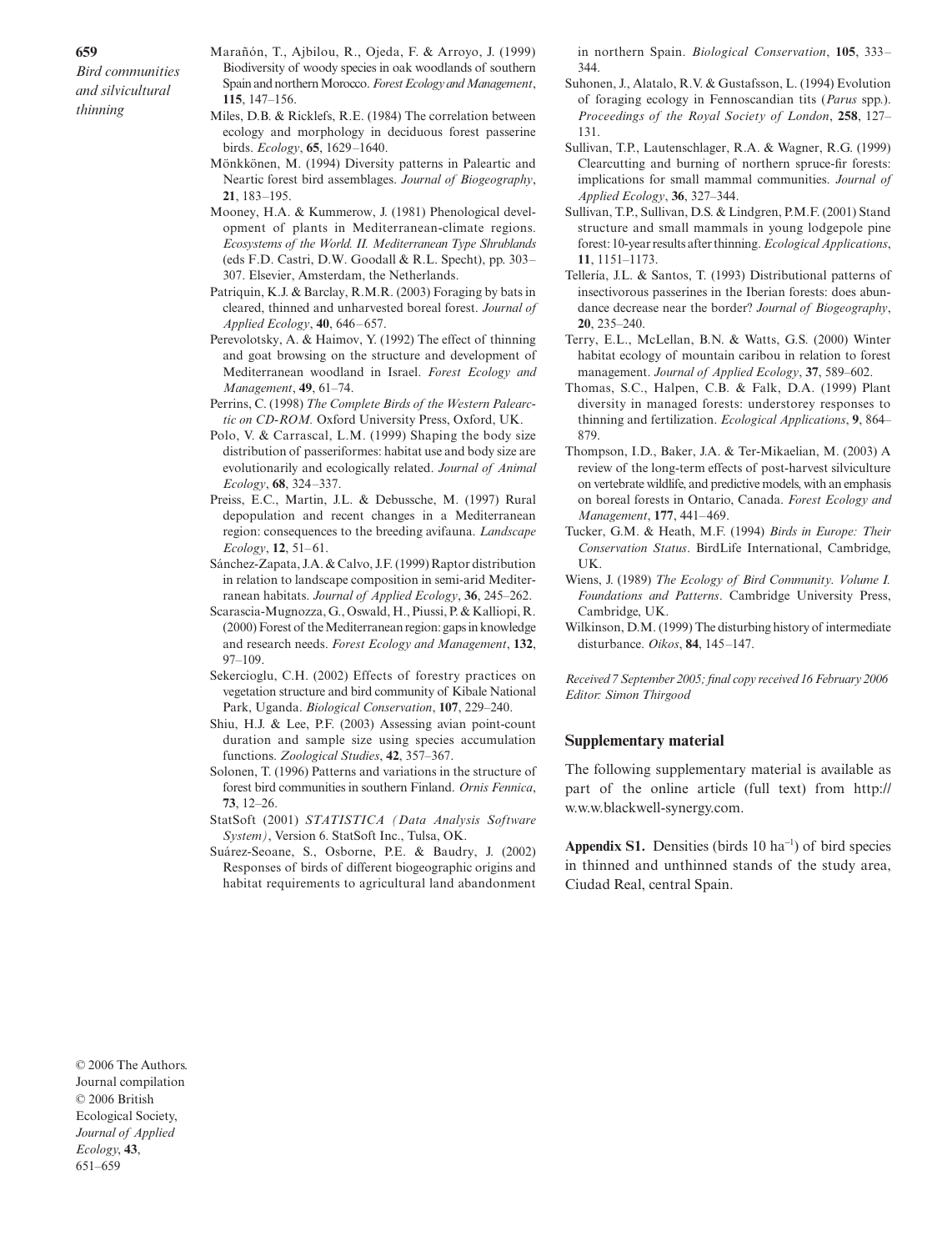|                           |                                  | Thinned stands |        | Control maquis |                |  |
|---------------------------|----------------------------------|----------------|--------|----------------|----------------|--|
| <b>Appendix</b>           |                                  | winter         | spring | winter         | spring         |  |
| Long-tailed tit           | Aegithalus caudatus (5,I,f)      | 5.43           | 2.20   | 12.76          | 7.51           |  |
| Red-legged partridge      | Alectoris rufa (2, G, g, H)      | 2.93           | 2.20   | 3.11           | 1.77           |  |
| <b>Buzzard</b>            | Buteo buteo (5,C,g)              | 0.06           | 0.06   | ---            |                |  |
| Linnet                    | Carduelis cannabina (4,G,g)      | 0.37           | 0.24   | 0.12           | 1.89           |  |
| Goldfinch                 | Carduelis carduelis (5,G,g)      | 0.43           | 0.31   | 0.37           | 0.55           |  |
| Greenfinch                | Carduelis chloris (4,G,g)        |                | 0.12   | ---            | 0.37           |  |
| Siskin                    | Carduelis spinus (4,G,f)         | 0.24           | ---    | ---            | $---$          |  |
| Short-toed treecreeper    | Certhia brachydactyla (4,I,t)    |                | 0.12   | 0.37           | 0.37           |  |
| Great spotted cuckoo      | Clamator glandarius (5,g)        | ---            | 0.37   | ---            | 0.31           |  |
| Woodpigeon                | Columba palumbus (4, G, g, H)    | 2.08           | 2.32   | 0.73           | 2.20           |  |
| Quail                     | Coturnix coturnix (3,g,H)        |                | 0.12   | ---            | ---            |  |
| Cuckoo                    | Cuculus canorus (5,g)            | $---$          | 0.12   | $---$          | 0.06           |  |
| Azure-winged magpie       | Cyanopica cyana (4,I,g)          | 1.59           | 3.11   | 0.31           | 2.50           |  |
| Rock bunting              | Emberiza cia (3,G,g)             | 0.31           | 0.24   | 0.43           | 0.12           |  |
| Cirl bunting              | <i>Emberiza cirlus</i> $(4,G,g)$ | ---            | ---    | ---            | 0.12           |  |
| Robin                     | Erithacus rubecula (4,I,g)       | 12.51          | 0.12   | 14.71          | $\overline{a}$ |  |
| Chaffinch                 | Fringilla coelebs (4,G,f)        | 9.46           | 5.43   | 5.49           | 4.88           |  |
| Thekla lark               | Galerida theklae (3,G,g)         | 0.31           | 1.59   | 0.55           | 0.98           |  |
| Jay                       | Garrulus glandarius (5,G,g/f)    | ---            | 0.31   | ---            | 0.24           |  |
| Melodious warbler         | Hippolais polyglotta (4,f)       | ---            | 0.06   | ---            | 0.12           |  |
| Swallow                   | Hirundo rustica (3,a)            | ---            | 0.85   | $---$          | 0.24           |  |
| Great grey shrike         | Lanius meridionalis $(3,I,g)$    | ---            | 0.31   | ---            | $---$          |  |
| Woodchat shrike           | Lanius senator $(2,g)$           |                | 1.53   | ---            | 0.49           |  |
| Wood lark                 | Lullula arborea (2,G,g)          | 1.65           | 0.49   | 0.49           | 0.18           |  |
| Bee-eater                 | Merops apiaster (3,a)            | ---            | 2.50   | $ -$           | 1.22           |  |
| Corn bunting              | Miliaria calandra (4,G,g)        |                | 1.40   | 0.31           | 0.37           |  |
| Spotted flycatcher        | Muscicapa striata (3,a)          |                |        | ---            | 0.31           |  |
| Blue tit                  | Parus caeruleus (4,I,f)          | 4.09           | 2.32   | 5.25           | 2.93           |  |
| Crested tit               | Parus cristatus (4,I,f)          | 0.18           | 0.24   | 0.31           | 0.06           |  |
| Great tit                 | Parus major (5,I,f)              | 4.70           | 3.24   | 5.37           | 3.11           |  |
| Spanish sparrow           | Passer hispaniolensis (5,G,g)    | ---            | 0.43   | ---            | 0.12           |  |
| Tree sparrow              | Passer montanus (5,G,g)          | ---            | ---    | ---            | 0.18           |  |
| <b>Black redstart</b>     | Phoenicurus ochruros (5,I,g)     | 0.24           | $---$  | ---            | ---            |  |
| Bonelli's warbler         | Phylloscopus bonelli (4,f)       | 0.18           | 0.43   | ---            | 0.43           |  |
| Chiffchaff                | Phylloscopus collybita (5,I,f)   | 4.94           | ---    | 5.19           | ---            |  |
| Magpie                    | Pica pica (5,C,g)                | 1.59           | 0.18   | 0.06           | 0.73           |  |
| Greenn woodpecker         | Picus viridis (2,I,g/t)          | 0.06           | 0.06   | 0.06           | 0.24           |  |
| Dunnock                   | Prunella modularis (4,G,g)       | 0.49           |        | 0.49           | 0.06           |  |
| Crag martin               | Ptyonoprogne rupestris (5,I,a)   | 0.92           | 0.31   | ---            | 0.92           |  |
| Firecrest                 | Regulus ignicapillus (4,I,f)     | 2.26           | 0.37   | 4.46           | $ -$           |  |
| Serin                     | Serinus serinus $(4,G,g)$        | 0.49           | 1.65   | 0.37           | 2.14           |  |
| Turtle dove               | Streptopelia turtur (3,g,H)      |                | 0.12   | ---            | 0.43           |  |
| Spotless starling         | Sturnus unicolor (4,G,g)         | 1.22           | ---    | ---            | 0.24           |  |
| Blackcap                  | Sylvia atricapilla (4,F,f)       | 0.06           | 0.18   | ---            | 0.18           |  |
| Subalpine warbler         | Sylvia cantillans (4,f)          | 0.18           | 0.73   | ---            | 1.04           |  |
| Orphean warbler           | Sylvia hortensis (3,f)           |                | 0.18   | ---            | 0.06           |  |
| Sardinian warbler         | Sylvia melanocephala (4,F,f)     | 2.99           | 5.92   | 5.49           | 10.13          |  |
| Dartford warbler          | Sylvia undata (2,I,f)            | 6.90           | 3.36   | 7.14           | 5.68           |  |
| Blackbird                 | Turdus merula (5,F,g)            | 1.40           | 2.26   | 3.11           | 3.97           |  |
| Song thrush               | Turdus philomelos (4,I,g)        | 3.97           | ---    | 1.89           | $---$          |  |
| Mistle thrush             | Turdus viscivorus (4,F,g)        | 1.59           | 0.37   | 0.37           | 0.55           |  |
| Hoopoe                    | Upupa epops $(5,I,g)$            | 0.06           | 0.24   | $---$          | 0.12           |  |
| Total density             |                                  | 75.88          | 48.72  | 79.30          | 60.13          |  |
| Number of species         |                                  | 34             | 43     | 27             | 43             |  |
| Diversity (Shannon index) |                                  | 2.87           | 3.13   | 2.59           | 2.96           |  |